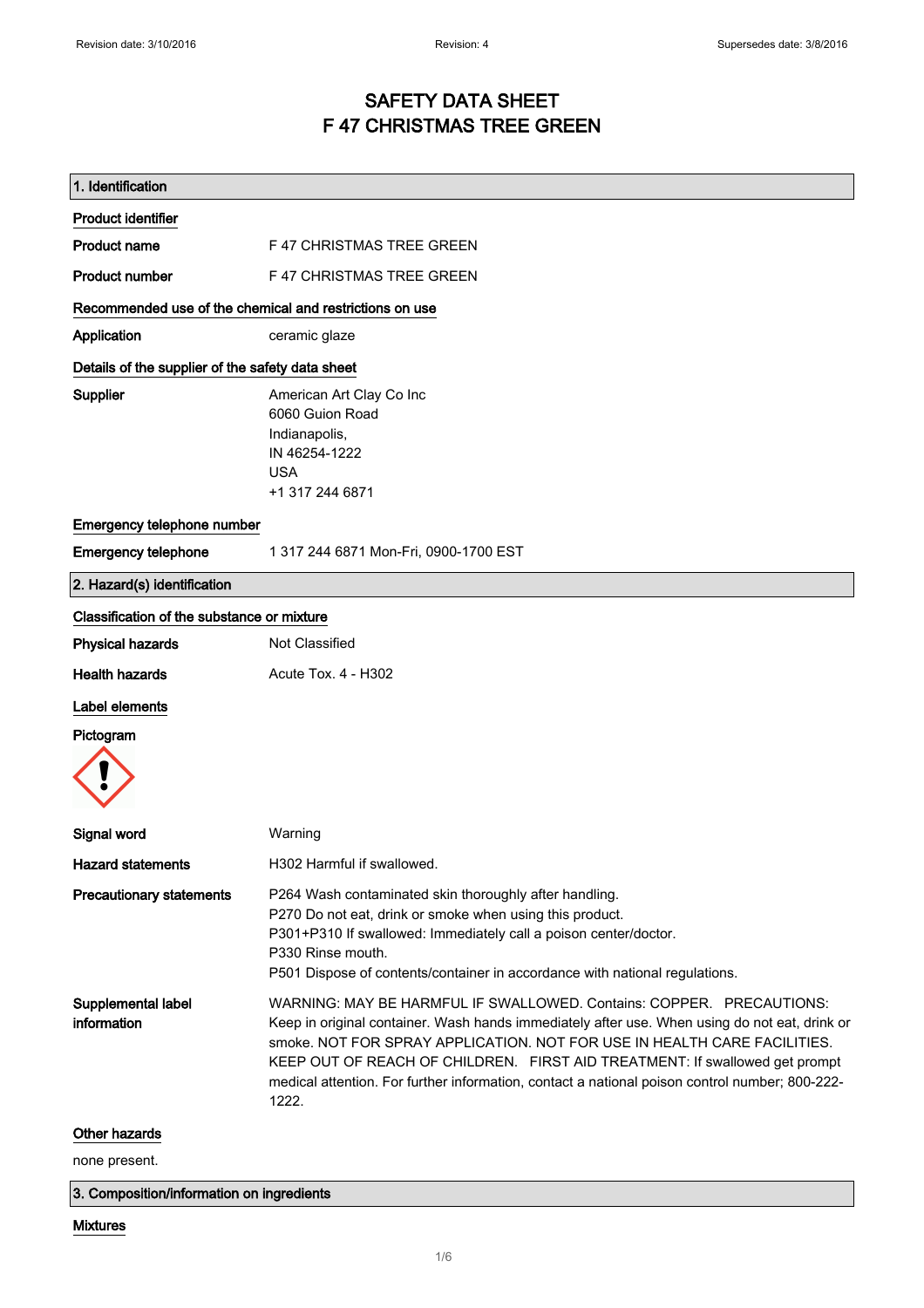| copper carb                                                                               | $1 - 5%$                                                                                                                                                                                                                                                                                                    |
|-------------------------------------------------------------------------------------------|-------------------------------------------------------------------------------------------------------------------------------------------------------------------------------------------------------------------------------------------------------------------------------------------------------------|
| CAS number: 7492-68-4                                                                     |                                                                                                                                                                                                                                                                                                             |
| Classification<br>Skin Irrit. 2 - H315<br>Eye Irrit. 2A - H319<br><b>STOT SE 3 - H335</b> |                                                                                                                                                                                                                                                                                                             |
|                                                                                           | The Full Text for all Hazard Statements are Displayed in Section 16.                                                                                                                                                                                                                                        |
| <b>Composition comments</b>                                                               | Only ingredients listed above are notifiable for this product. If none are shown then all<br>ingredients are exempt.,                                                                                                                                                                                       |
| 4. First-aid measures                                                                     |                                                                                                                                                                                                                                                                                                             |
| Description of first aid measures                                                         |                                                                                                                                                                                                                                                                                                             |
| Inhalation                                                                                | Unlikely route of exposure as the product does not contain volatile substances.                                                                                                                                                                                                                             |
| Ingestion                                                                                 | Do not induce vomiting. Rinse mouth thoroughly with water. Give a few small glasses of water<br>or milk to drink. Get medical attention if any discomfort continues.                                                                                                                                        |
| <b>Skin Contact</b>                                                                       | Wash skin thoroughly with soap and water.                                                                                                                                                                                                                                                                   |
| Eye contact                                                                               | Rinse with water.                                                                                                                                                                                                                                                                                           |
|                                                                                           | Most important symptoms and effects, both acute and delayed                                                                                                                                                                                                                                                 |
| Inhalation                                                                                | Read Section 2 for any specific precautions associated with this product. In general, breathing<br>any type of dust/mist can and may aggravate irritation of the throat and lungs.                                                                                                                          |
| Ingestion                                                                                 | Read Section 2 for any specific precautions associated with the use of this product. Products<br>with specific warnings about ingestion will give guidance there.                                                                                                                                           |
| <b>Skin contact</b>                                                                       | Read Section 2 for any specific precautions associated with the use of this product. In general<br>most ceramic glazes, clays and special products will tend to have a drying effect on the skin<br>and may cause some sensitivity to users with sensitive skin.                                            |
| Eye contact                                                                               | Read Section 2 for any specific precautions associated with the use of this product. In general<br>most ceramic and special products contain materials that maybe abrasive to eyes. Keeping<br>materials from contacting the eyes is prudent. If contact does occur, flush with clean water, do<br>not rub. |
|                                                                                           | Indication of immediate medical attention and special treatment needed                                                                                                                                                                                                                                      |
| Notes for the doctor                                                                      | Treat symptomatically.                                                                                                                                                                                                                                                                                      |
| 5. Fire-fighting measures                                                                 |                                                                                                                                                                                                                                                                                                             |
| <b>Extinguishing media</b>                                                                |                                                                                                                                                                                                                                                                                                             |
| Suitable extinguishing media                                                              | Use fire-extinguishing media suitable for the surrounding fire.                                                                                                                                                                                                                                             |
| Special hazards arising from the substance or mixture                                     |                                                                                                                                                                                                                                                                                                             |
| Specific hazards                                                                          | The product is not believed to present a hazard due to its physical nature.                                                                                                                                                                                                                                 |
| Advice for firefighters                                                                   |                                                                                                                                                                                                                                                                                                             |
| Special protective equipment<br>for firefighters                                          | Use protective equipment appropriate for surrounding materials.                                                                                                                                                                                                                                             |
| 6. Accidental release measures                                                            |                                                                                                                                                                                                                                                                                                             |
|                                                                                           | Personal precautions, protective equipment and emergency procedures                                                                                                                                                                                                                                         |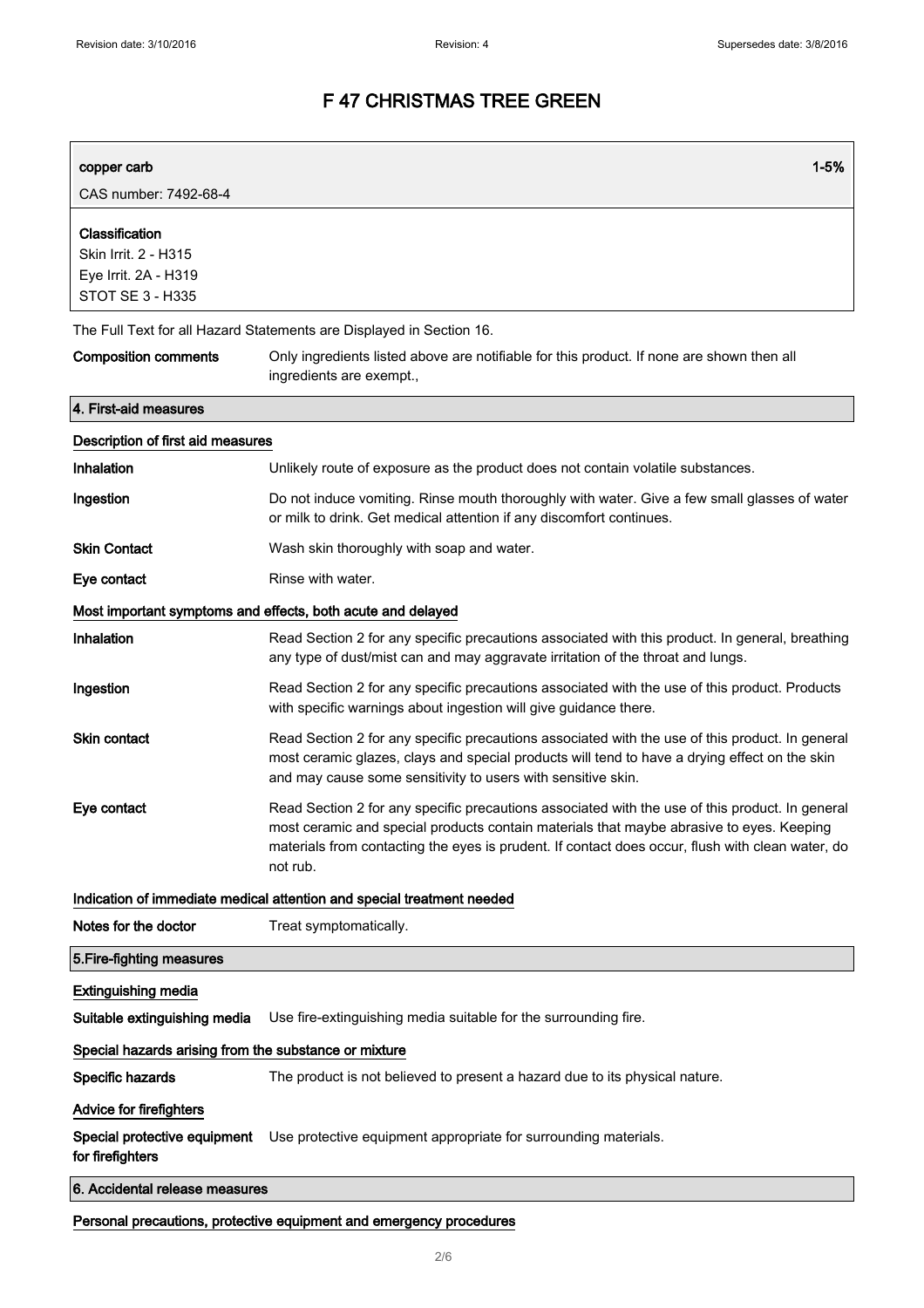| <b>Personal precautions</b>                                  | For personal protection, see Section 8.                                                                                                                                                                                                            |
|--------------------------------------------------------------|----------------------------------------------------------------------------------------------------------------------------------------------------------------------------------------------------------------------------------------------------|
| <b>Environmental precautions</b>                             |                                                                                                                                                                                                                                                    |
| <b>Environmental precautions</b>                             | Please read Section 2 completely. If any environmental warnings such as; H411 or H412 are<br>listed in Section 2, please use appropriate procedures when disposing of product and<br>container. Do not put materials into waterways or sewers.     |
| Methods and material for containment and cleaning up         |                                                                                                                                                                                                                                                    |
| Methods for cleaning up                                      | Collect spillage for reclamation or absorb in vermiculite, dry sand or similar material.                                                                                                                                                           |
| Reference to other sections                                  | For waste disposal, see Section 13. For personal protection, see Section 8.                                                                                                                                                                        |
| 7. Handling and storage                                      |                                                                                                                                                                                                                                                    |
| Precautions for safe handling                                |                                                                                                                                                                                                                                                    |
| <b>Usage precautions</b>                                     | Read label before use. Do not eat, drink or smoke when using this product. Good personal<br>hygiene procedures should be implemented. Wash hands and any other contaminated areas<br>of the body with soap and water before leaving the work site. |
| Conditions for safe storage, including any incompatibilities |                                                                                                                                                                                                                                                    |
| <b>Storage precautions</b>                                   | Store in tightly-closed, original container in a dry and cool place.                                                                                                                                                                               |
| Specific end uses(s)                                         |                                                                                                                                                                                                                                                    |
| Specific end use(s)                                          | The identified uses for this product are detailed in Section 1.2.                                                                                                                                                                                  |
| 8. Exposure Controls/personal protection                     |                                                                                                                                                                                                                                                    |
| Ingredient comments                                          | Only ingredients listed n Section 3 are notifiable for this product. If none are shown then all<br>ingredients are exempt.                                                                                                                         |
| <b>Exposure controls</b>                                     |                                                                                                                                                                                                                                                    |
| Appropriate engineering<br>controls                          | No specific ventilations requirements unless the "FAN" pictogram is shown above or specified<br>in Section 2.                                                                                                                                      |
| Eye/face protection                                          | No specific eye protection required unless the "EYE PROTECTION" pictogram is shown<br>above or specified in Section 2.                                                                                                                             |
| Hand protection                                              | No specific hand protection required unless the "HAND PROTECTION" pictogram is shown<br>above or specified in Section 2.                                                                                                                           |
| <b>Hygiene measures</b>                                      | Using good personal hygiene practices is always appropriate. Keeping a clean work space,<br>cleaning up properly when done, and not eating, drinking or smoking when using this product.                                                           |
| <b>Respiratory protection</b>                                | No specific respiratory protection required unless the "RESPIRATOR" pictogram is shown<br>above or specified in Section 2. Using the appropriate certified protection for the operation is<br>important if required.                               |
|                                                              |                                                                                                                                                                                                                                                    |

| Information on basic physical and chemical properties |  |  |  |
|-------------------------------------------------------|--|--|--|
|                                                       |  |  |  |

| Appearance     | Colored liquid.           |
|----------------|---------------------------|
| Color          | Various colors.           |
| Odor           | Almost odorless.          |
| Odor threshold | No information available. |
| рH             | 6-8                       |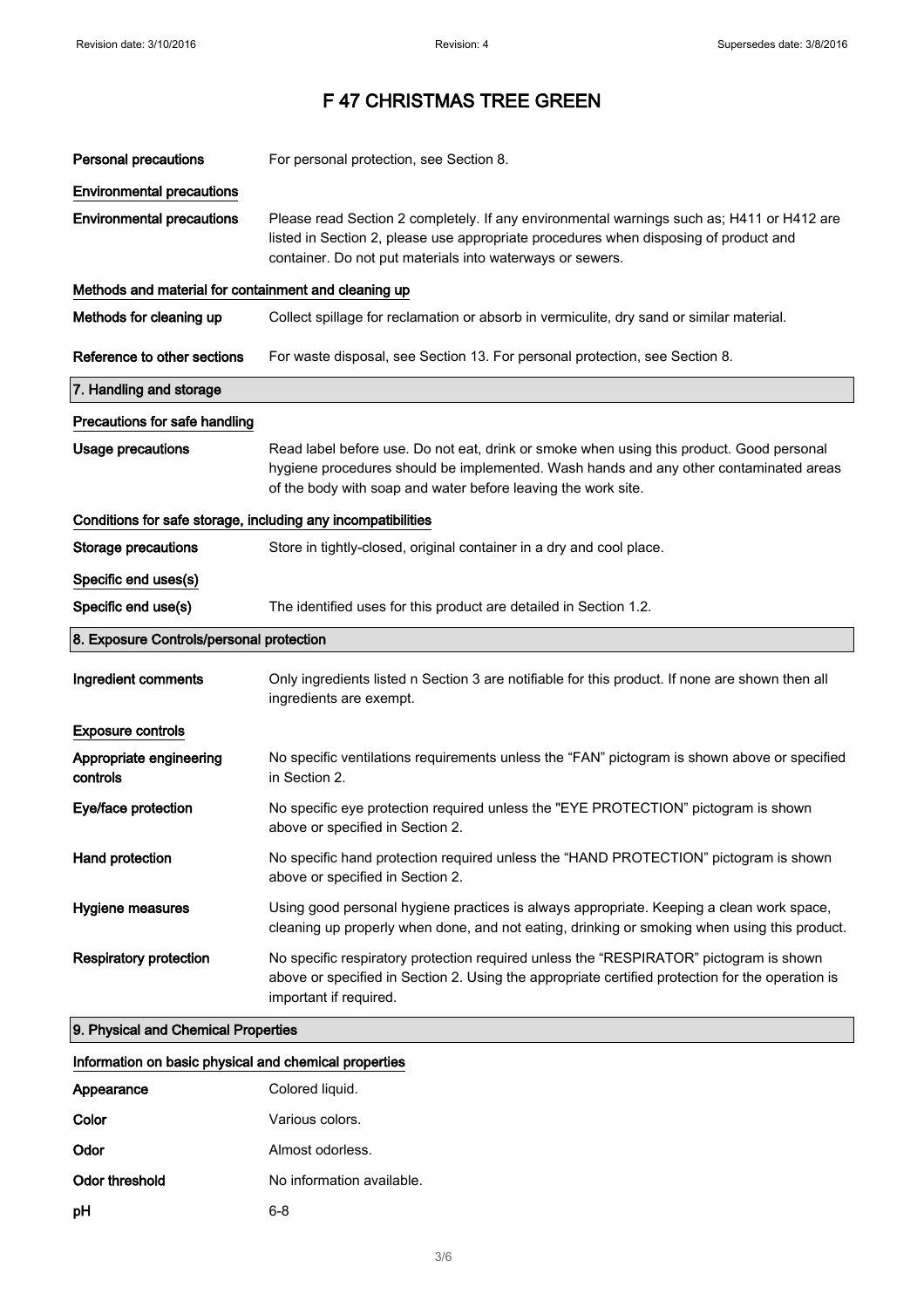| <b>Melting point</b>                            | No information available.                                                                                                  |
|-------------------------------------------------|----------------------------------------------------------------------------------------------------------------------------|
| Initial boiling point and range                 | No information available.                                                                                                  |
| Flash point                                     | No information available.                                                                                                  |
| <b>Evaporation rate</b>                         | No information available.                                                                                                  |
| Flammability (solid, gas)                       | No information available.                                                                                                  |
| Upper/lower flammability or<br>explosive limits | No information available.                                                                                                  |
| Vapour pressure                                 | No information available.                                                                                                  |
| <b>Relative density</b>                         | Greater than 1.0                                                                                                           |
| Solubility(ies)                                 | Not applicable.                                                                                                            |
| <b>Partition coefficient</b>                    | No information available.                                                                                                  |
| Auto-ignition temperature                       | Not applicable.                                                                                                            |
| <b>Decomposition Temperature</b>                | No information available.                                                                                                  |
| <b>Viscosity</b>                                | No information available.                                                                                                  |
| <b>Explosive properties</b>                     | none                                                                                                                       |
| <b>Oxidising properties</b>                     | none                                                                                                                       |
| Other information                               | Not applicable.                                                                                                            |
| 10. Stability and reactivity                    |                                                                                                                            |
| Reactivity                                      | There are no known reactivity hazards associated with this product.                                                        |
| <b>Stability</b>                                | No particular stability concerns.                                                                                          |
| Possibility of hazardous<br>reactions           | None known.                                                                                                                |
| <b>Conditions to avoid</b>                      | None known.                                                                                                                |
| Materials to avoid                              | None known.                                                                                                                |
| Hazardous decomposition<br>products             | None known.                                                                                                                |
| 11. Toxicological information                   |                                                                                                                            |
| Information on toxicological effects            |                                                                                                                            |
| <b>Toxicological effects</b>                    | Please read Section 2 thoroughly to understand the toxicological risks, (if any) and<br>precautions for safe use (if any). |
| Acute toxicity - oral                           |                                                                                                                            |
| ATE oral (mg/kg)                                | 500.0                                                                                                                      |
| Skin corrosion/irritation                       |                                                                                                                            |
| <b>Skin sensitization</b>                       |                                                                                                                            |
| <b>Skin sensitisation</b>                       | Based on available data the classification criteria are not met.                                                           |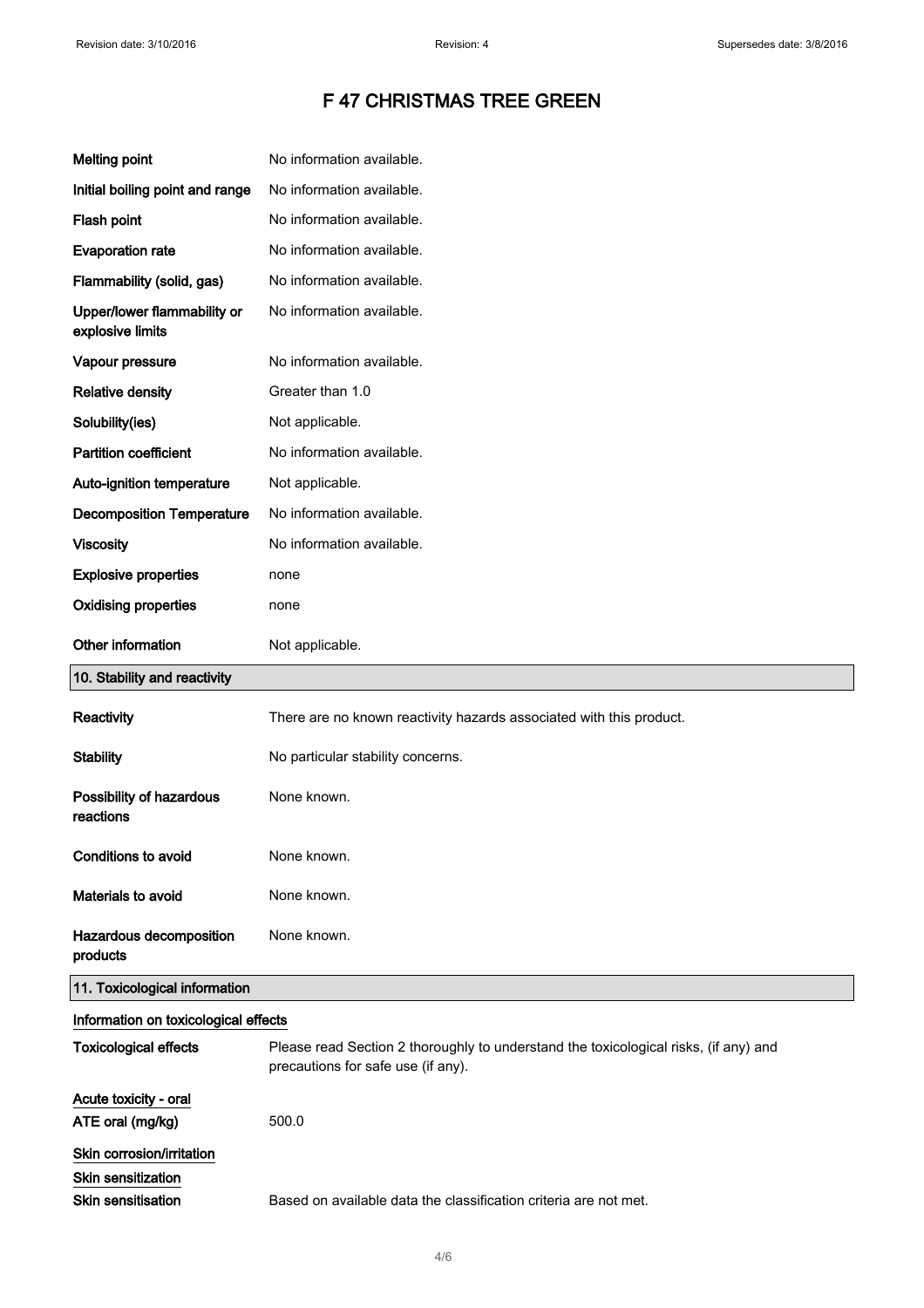| Eye contact                                                      | May cause temporary eye irritation.                                                                                                                                                                                                            |  |
|------------------------------------------------------------------|------------------------------------------------------------------------------------------------------------------------------------------------------------------------------------------------------------------------------------------------|--|
| 12. Ecological Information                                       |                                                                                                                                                                                                                                                |  |
| Ecotoxicity                                                      | Please read Section 2 completely. If any environmental warnings such as; H411 or H412 are<br>listed in Section 2, please use appropriate procedures when disposing of product and<br>container. Do not put materials into waterways or sewers. |  |
| <b>Toxicity</b>                                                  |                                                                                                                                                                                                                                                |  |
| <b>Toxicity</b>                                                  | Please read Section 2 completely. If any environmental warnings such as; H411 or H412 are<br>listed in Section 2, please use appropriate procedures when disposing of product and<br>container. Do not put materials into waterways or sewers. |  |
| Persistence and degradability                                    |                                                                                                                                                                                                                                                |  |
| Persistence and degradability                                    | No data available.                                                                                                                                                                                                                             |  |
| Biodegradation                                                   | Not inherently biodegradable.                                                                                                                                                                                                                  |  |
| <b>Bioaccumulative potential</b><br><b>Partition coefficient</b> | No information available.                                                                                                                                                                                                                      |  |
| Mobility in soil                                                 |                                                                                                                                                                                                                                                |  |
| <b>Mobility</b>                                                  | Semi-mobile.                                                                                                                                                                                                                                   |  |
| Results of PBT and vPvB assessment                               |                                                                                                                                                                                                                                                |  |
| Results of PBT and vPvB<br>assessment                            | This product does not contain any substances classified as PBT or vPvB.                                                                                                                                                                        |  |
| Other adverse effects                                            |                                                                                                                                                                                                                                                |  |
| Other adverse effects                                            | None known.                                                                                                                                                                                                                                    |  |
| 13. Disposal considerations                                      |                                                                                                                                                                                                                                                |  |
| Waste treatment methods                                          |                                                                                                                                                                                                                                                |  |
| <b>General information</b>                                       | Dispose of waste product or used containers in accordance with local regulations When<br>handling waste, the safety precautions applying to handling of the product should be<br>considered.                                                   |  |
| 14. Transport information                                        |                                                                                                                                                                                                                                                |  |
| General                                                          | The product is not covered by international regulations on the transport of dangerous goods<br>(IMDG, IATA, DoT).                                                                                                                              |  |
| <b>UN Number</b>                                                 |                                                                                                                                                                                                                                                |  |
| Not applicable.                                                  |                                                                                                                                                                                                                                                |  |
| UN proper shipping name                                          |                                                                                                                                                                                                                                                |  |
| Not applicable.                                                  |                                                                                                                                                                                                                                                |  |
| Transport hazard class(es)                                       |                                                                                                                                                                                                                                                |  |
| No transport warning sign required.                              |                                                                                                                                                                                                                                                |  |
| Packing group                                                    |                                                                                                                                                                                                                                                |  |

Not applicable.